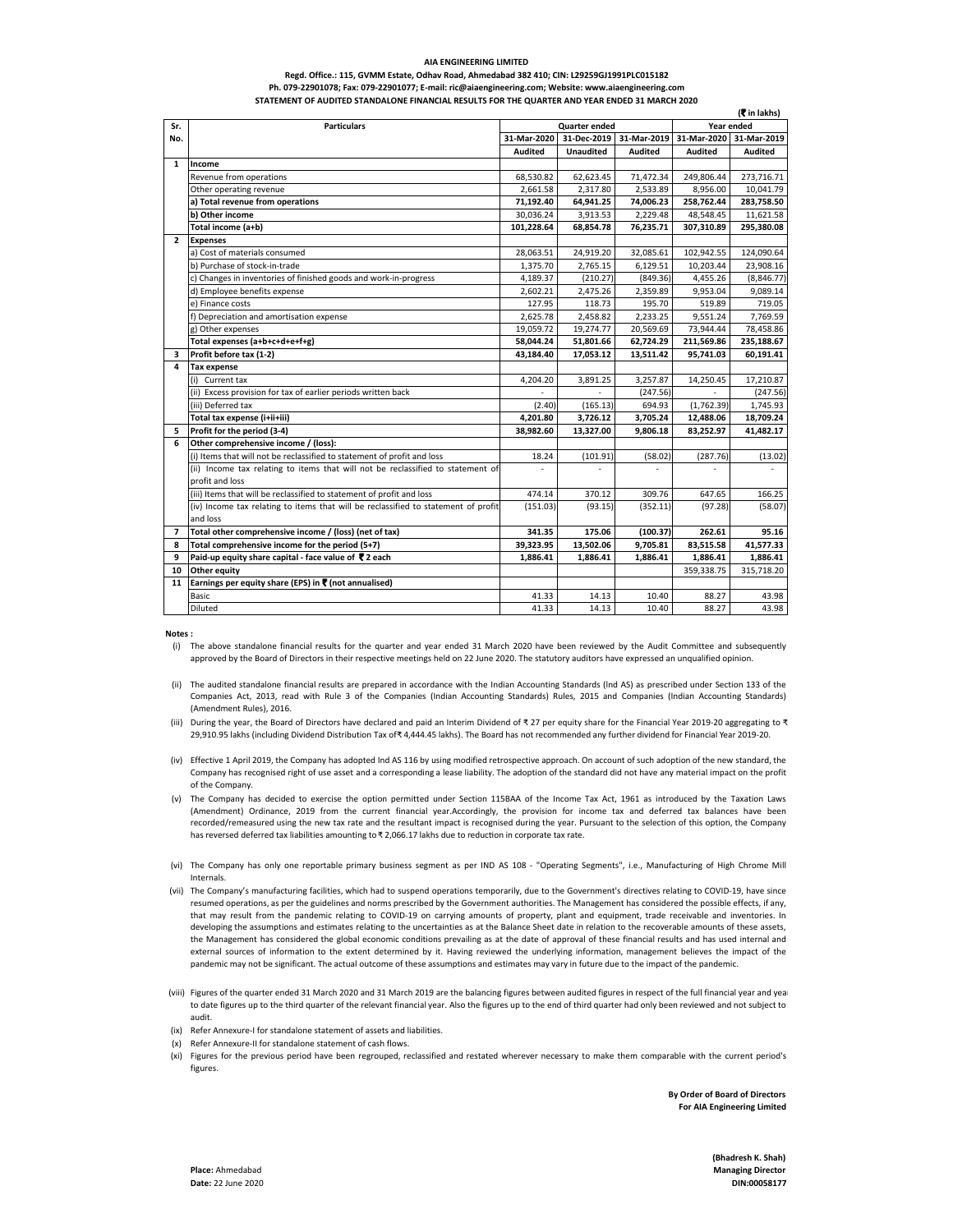CIN : L29259GJ1991PLC015182

## **Annexure - I : Audited Standalone statement of assets and liabilities**

| (₹ in lakhs)                                                                           |                      |                      |  |  |  |  |
|----------------------------------------------------------------------------------------|----------------------|----------------------|--|--|--|--|
|                                                                                        | As at                | As at                |  |  |  |  |
| <b>Particulars</b>                                                                     | 31 March 2020        | 31 March 2019        |  |  |  |  |
|                                                                                        |                      |                      |  |  |  |  |
| <b>ASSETS</b>                                                                          |                      |                      |  |  |  |  |
|                                                                                        |                      |                      |  |  |  |  |
| (I) Non-current assets                                                                 |                      |                      |  |  |  |  |
| (a) Property, plant and equipment                                                      | 81,521.75            | 81,517.20            |  |  |  |  |
| (b) Right of use asset                                                                 | 4,171.46             |                      |  |  |  |  |
| (c) Capital work-in-progress                                                           | 3,234.93             | 5,975.34             |  |  |  |  |
| (d) Goodwill                                                                           | 460.69               | 460.69               |  |  |  |  |
| (e) Other intangible assets                                                            | 344.75               | 251.14               |  |  |  |  |
| (f) Financial assets                                                                   |                      |                      |  |  |  |  |
| (i) Investments                                                                        | 1,578.62             | 1,578.38             |  |  |  |  |
| (ii) Trade receivables                                                                 | 264.77               | 389.28               |  |  |  |  |
| (iii) Loans                                                                            | 584.36               | 584.93               |  |  |  |  |
| (g) Other tax assets (net)<br>(h) Other non-current assets                             | 2,416.53<br>5,125.41 | 2,414.44<br>2,976.12 |  |  |  |  |
| Total non-current assets                                                               | 99,703.27            | 96,147.52            |  |  |  |  |
|                                                                                        |                      |                      |  |  |  |  |
| (2) Current assets                                                                     |                      |                      |  |  |  |  |
| (a) Inventories                                                                        | 43,504.09            | 45,771.53            |  |  |  |  |
| (b) Financial assets                                                                   |                      |                      |  |  |  |  |
| (i) Investments                                                                        | 141,763.55           | 107,846.24           |  |  |  |  |
| (ii) Trade receivables (net)                                                           | 96,831.22            | 90,075.15            |  |  |  |  |
| (iii) Cash and cash equivalents                                                        | 3,881.10             | 2,066.47             |  |  |  |  |
| (iv) Bank balances other than (iii) above                                              | 578.63               | 633.82               |  |  |  |  |
| (v) Loans                                                                              | 233.03               | 189.03               |  |  |  |  |
| (vi) Derivatives                                                                       |                      | 996.49               |  |  |  |  |
| (vii) Other financial assets                                                           | 3,861.47             | 6,468.23             |  |  |  |  |
| (c) Other current assets                                                               | 9,081.87             | 10,686.71            |  |  |  |  |
| <b>Total current assets</b>                                                            | 299,734.96           | 264,733.67           |  |  |  |  |
| <b>Total assets</b>                                                                    | 399,438.23           | 360,881.19           |  |  |  |  |
| <b>EQUITY AND LIABILITIES</b>                                                          |                      |                      |  |  |  |  |
| <b>EQUITY</b>                                                                          |                      |                      |  |  |  |  |
| (a) Equity share capital                                                               | 1,886.41             | 1,886.41             |  |  |  |  |
| (b) Other equity                                                                       | 359,338.75           | 315,718.20           |  |  |  |  |
| Equity attributable to owners of the Company                                           | 361,225.16           | 317,604.61           |  |  |  |  |
|                                                                                        |                      |                      |  |  |  |  |
| <b>LIABILITIES</b>                                                                     |                      |                      |  |  |  |  |
| (I) Non-current liabilities                                                            |                      |                      |  |  |  |  |
| (a) Financial liabilities                                                              |                      |                      |  |  |  |  |
| (i) Borrowings                                                                         |                      | 1,500.00             |  |  |  |  |
| (ii) Lease liabilities                                                                 | 1,044.54             |                      |  |  |  |  |
| (b) Provisions                                                                         | 725.13               | 578.77               |  |  |  |  |
| (c) Deferred tax liabilities (net)                                                     | 7,769.04             | 10,099.61            |  |  |  |  |
| <b>Total non-current liabilities</b>                                                   | 9,538.71             | 12,178.38            |  |  |  |  |
|                                                                                        |                      |                      |  |  |  |  |
| (II) Current liabilities                                                               |                      |                      |  |  |  |  |
| (a) Financial liabilities                                                              | 9,294.66             | 11,169.31            |  |  |  |  |
| (i) Borrowings<br>(ii) Lease liabilities                                               | 363.87               |                      |  |  |  |  |
| (iii) Trade payables                                                                   |                      |                      |  |  |  |  |
| Total outstanding dues of micro enterprises and small enterprises                      | 1,354.62             | 1,669.44             |  |  |  |  |
| Total outstanding dues of creditors other than micro enterprises and small enterprises | 10,163.08            | 13,496.43            |  |  |  |  |
| (iv) Derivatives                                                                       | 873.88               |                      |  |  |  |  |
| (v) Other financial liabilities                                                        | 2,557.23             | 1,499.78             |  |  |  |  |
| (b) Other current liabilities                                                          | 3,043.48             | 2,903.04             |  |  |  |  |
| (c) Provisions                                                                         | 645.40               | 360.20               |  |  |  |  |
| (e) Current tax liabilities (net)                                                      | 378.16               |                      |  |  |  |  |
| <b>Total current liabilities</b>                                                       | 28,674.38            | 31,098.20            |  |  |  |  |
| <b>Total equity and liabilities</b>                                                    | 399,438.25           | 360,881.19           |  |  |  |  |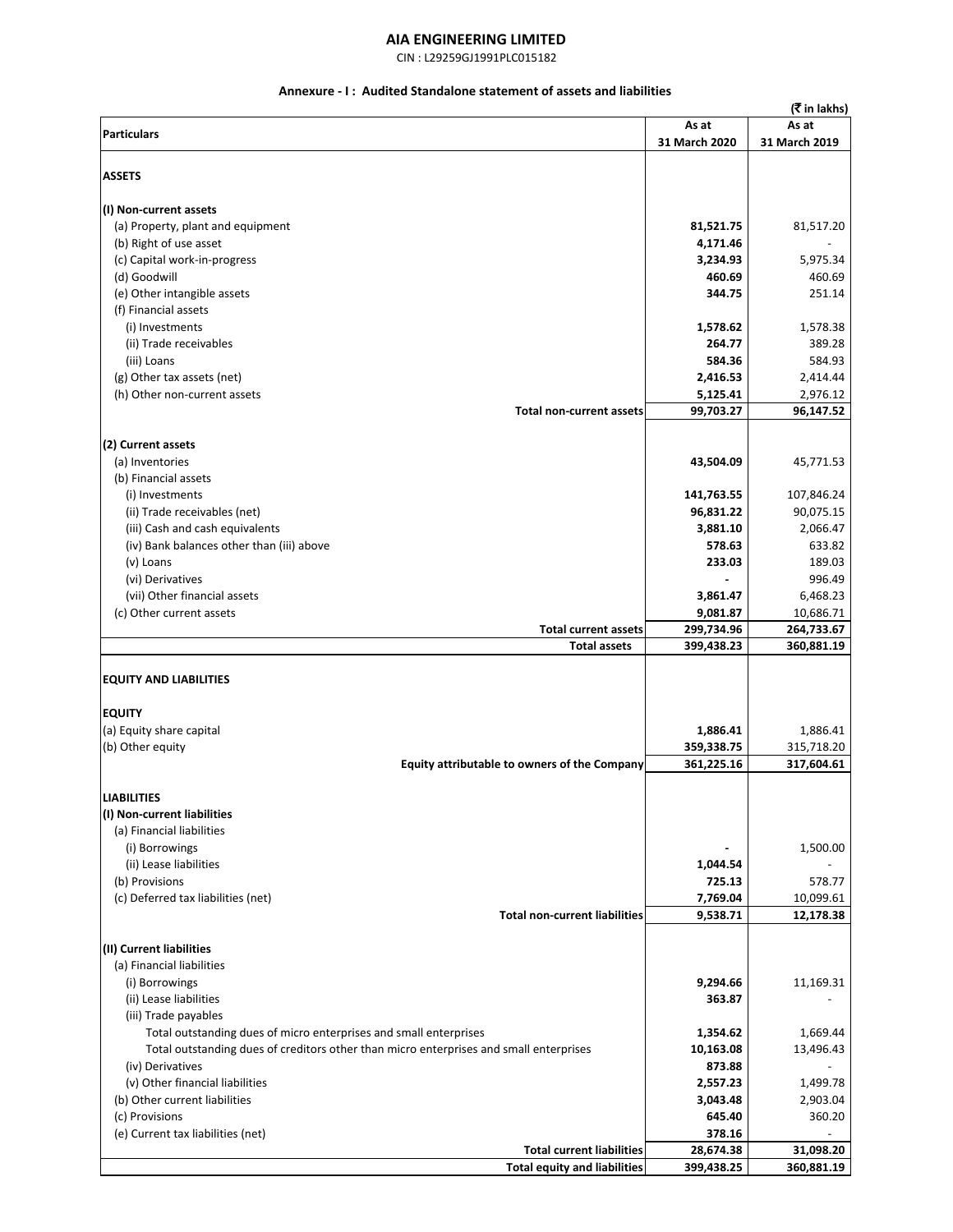CIN : L29259GJ1991PLC015182

#### **Annexure - II : Standalone statement of cash flows**

*(Rs. in lakhs)*

|                                                                                              | Year ended<br>31 March 2020<br>(Audited) | Year ended<br>31 March 2019<br>(Audited) |
|----------------------------------------------------------------------------------------------|------------------------------------------|------------------------------------------|
| A. Cash flow from operating activities:                                                      |                                          |                                          |
| Profit before tax                                                                            | 95,741.03                                | 60,191.41                                |
| Add / (less): adjustments                                                                    |                                          |                                          |
| Interest income                                                                              | (1,588.24)                               | (1, 142.14)                              |
| Dividend income                                                                              | (33,974.07)                              | (9.55)                                   |
| Profit on sale of current investments                                                        | (3,216.11)                               | (4,294.60)                               |
| Fair valuation of current investments                                                        | (3,831.49)                               | (2,821.15)                               |
| Unrealised Gain on foreign exchange fluctuations (net)                                       | (1,577.22)                               | (1,094.71)                               |
| (Profit) / loss on sale of assets (net)                                                      | (6.87)                                   | 34.48                                    |
| Sundry balances (written back) / written off (net)                                           | (117.56)                                 | 3.14                                     |
| <b>Bad debts</b>                                                                             | 11.06                                    | 164.80                                   |
| Depreciation and amortisation                                                                | 9,551.24                                 | 7,769.59                                 |
| Provision for doubtful receivables                                                           | 127.09                                   |                                          |
| Finance costs                                                                                | 519.89<br>108.67                         | 719.05                                   |
| Provision for product warranties<br>Loss / (gain) on fair valuation of forward contracts     |                                          | (14.60)                                  |
|                                                                                              | 61,747.42                                | (26.87)<br>59,478.85                     |
| Changes in working capital:                                                                  |                                          |                                          |
| (Increase) in trade receivables                                                              | (2,205.43)                               | (20, 453.56)                             |
| (Increase) / decrease in loans                                                               | (43.43)                                  | 133.77                                   |
| Decrease in other non-current assets                                                         | 882.82                                   | 1,268.18                                 |
| Decrease/ (Increase) in inventories                                                          | 2,267.44                                 | (11, 275.23)                             |
| Decrease / (increase) in other financial assets                                              | 2,786.02                                 | (1,939.24)                               |
| Decrease in other current assets                                                             | 1,604.81                                 | 1,604.69                                 |
| Increase/ (decrease) in provisions                                                           | 35.13                                    | (71.91)                                  |
| (Decrease) / increase in trade payables                                                      | (3,523.84)                               | 3,487.19                                 |
| Increase in other current liabilities                                                        | 140.44                                   | 558.77                                   |
| Cash generated from operations                                                               | 63,691.38                                | 32,791.51                                |
| Income taxes paid (net of refunds)                                                           | (14, 539.84)                             | (18, 101.54)                             |
| Net cash generated from operating activities (A)                                             | 49,151.54                                | 14,689.97                                |
| B. Cash flow from investing activities:                                                      |                                          |                                          |
| Acquisition of property, plant and equipment, capital work-in-progress and other intangibles | (12,860.93)                              | (19,710.34)                              |
| Proceeds from sale of property, plant and equipment                                          | 25.44                                    | 23.17                                    |
| (Purchase of) / proceeds from sale of current investments (net)                              | (27, 138.61)                             | 2,781.09                                 |
| Investment in fixed deposits with bank (net)                                                 | 59.48                                    | 8.88                                     |
| Interest income                                                                              | 1,679.59                                 | 772.57                                   |
| Dividend income                                                                              | 33,974.07                                | 9.55                                     |
| Net cash (used in) investing activities (B)                                                  | (4,260.96)                               | (16, 115.08)                             |
| C. Cash flow from financing activities:                                                      |                                          |                                          |
| Repayment of current borrowings (net)                                                        | (2,291.51)                               | (385.04)                                 |
| Repayment non-current borrowings                                                             | (21.87)                                  | (13.73)                                  |
| Proceeds from non-current borrowings                                                         |                                          | 1,500.00                                 |
| Dividends paid (including taxes on dividend)                                                 | (39,895.03)                              |                                          |
| Finance costs paid                                                                           | (389.89)                                 | (696.68)                                 |
| Repayment of lease liabilities                                                               | (426.04)                                 |                                          |
| Net cash (used in) / generated from financing activities (C)                                 | (43,024.34)                              | 404.55                                   |
| D. Net (decrease) in cash and cash equivalents (A+B+C)                                       | 1,866.24                                 | (1,020.56)                               |
| E. Add: Cash and cash equivalents at the beginning of the year                               | 2,066.47                                 | 3,028.93                                 |
| F. Less: Foreign exchange (loss) / gain on restatement of cash and cash equivalents          | (51.61)                                  | 58.10                                    |
| G. Cash and cash equivalents at the end of the year                                          | 3,881.10                                 | 2,066.47                                 |

Note : The above Statement of Cash Flows has been prepared under the "Indirect Method" as set out in Ind AS-7, "Statement of Cash Flows".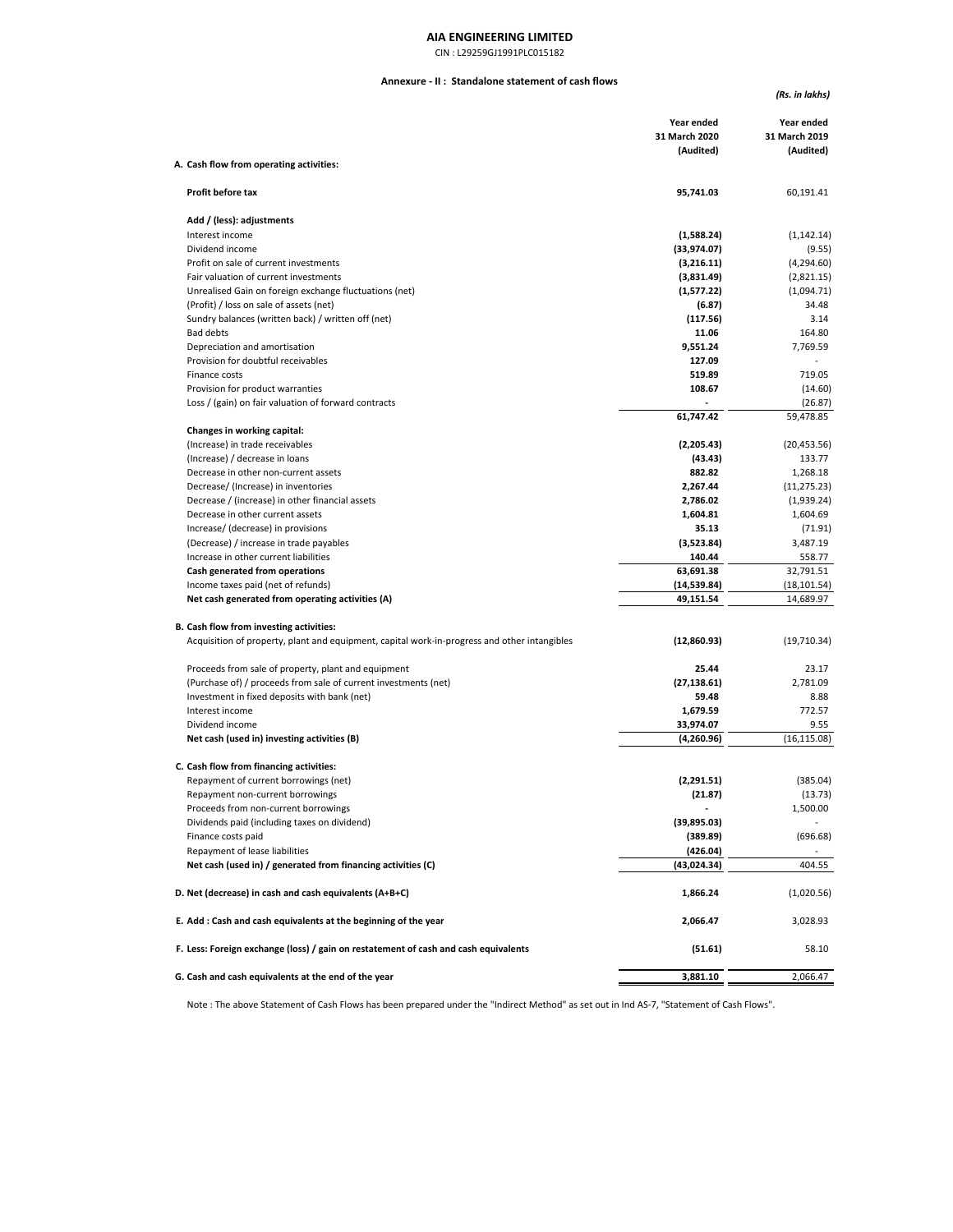## **Regd. Office.: 115, GVMM Estate, Odhav Road, Ahmedabad 382 410; CIN: L29259GJ1991PLC015182**

Ph. 079-22901078; Fax: 079-22901077; E-mail: ric@aiaengineering.com; Website: www.aiaengin**e** 

**STATEMENT OF AUDITED CONSOLIDATED FINANCIAL RESULTS FOR THE QUARTER AND YEAR ENDED 31MARCH 2020**

|                | (₹ in lakhs)                                                                                   |                                    |                  |           |                |              |
|----------------|------------------------------------------------------------------------------------------------|------------------------------------|------------------|-----------|----------------|--------------|
| Sr.            | <b>Particulars</b>                                                                             | Year ended<br><b>Quarter ended</b> |                  |           |                |              |
| No.            |                                                                                                | 31-Mar-20                          | 31-Dec-19        | 31-Mar-19 | 31-Mar-20      | 31-Mar-19    |
|                |                                                                                                | Audited                            | <b>Unaudited</b> | Audited   | <b>Audited</b> | Audited      |
| $\mathbf{1}$   | Income                                                                                         |                                    |                  |           |                |              |
|                | Revenue from operations                                                                        | 83.031.84                          | 67.090.99        | 86,265.33 | 289,131.75     | 296,908.20   |
|                | Other operating revenue                                                                        | 2,661.58                           | 2,317.80         | 2,533.89  | 8,956.00       | 10,041.79    |
|                | a) Total revenue from operations                                                               | 85,693.42                          | 69,408.79        | 88.799.22 | 298,087.75     | 306,949.99   |
|                | b) Other income                                                                                | 2,921.42                           | 4,597.99         | 2,286.77  | 14,191.00      | 12,092.44    |
|                | Total Income (a+b)                                                                             | 88.614.84                          | 74.006.78        | 91.085.99 | 312,278.75     | 319,042.43   |
| $\overline{2}$ | <b>Expenses</b>                                                                                |                                    |                  |           |                |              |
|                | a) Cost of materials consumed                                                                  | 29,498.81                          | 26,903.47        | 36,299.58 | 111,589.77     | 141,790.52   |
|                | b) Changes in inventories of finished goods and work-in-progress                               | 8,055.47                           | (3,585.34)       | 1,458.67  | 5,757.10       | (19, 265.08) |
|                | c) Employee benefits expense                                                                   | 3,436.36                           | 3,367.22         | 3,233.47  | 13,438.76      | 12,639.11    |
|                | d) Finance costs                                                                               | 136.37                             | 126.95           | 197.53    | 558.75         | 754.71       |
|                | e) Depreciation and amortisation expense                                                       | 2,685.20                           | 2,519.15         | 2,265.92  | 9,787.92       | 7,884.57     |
|                | f) Other expenses                                                                              | 26,227.97                          | 25,437.67        | 28,605.80 | 99,274.02      | 105,798.59   |
|                | Total expenses (a+b+c+d+e+f)                                                                   | 70,040.18                          | 54,769.12        | 72,060.97 | 240,406.32     | 249,602.42   |
| 3              | Profit before tax (1-2)                                                                        | 18.574.66                          | 19.237.66        | 19,025.02 | 71.872.43      | 69,440.01    |
| 4              | <b>Tax expense</b>                                                                             |                                    |                  |           |                |              |
|                | (i) Current tax                                                                                | 4,155.53                           | 3,923.06         | 3,270.27  | 14,300.02      | 17,368.94    |
|                | (ii) Excess provision for tax of earlier periods written back                                  |                                    | (5.27)           | (247.56)  | (5.27)         | (252.54)     |
|                | (iii) Deferred tax                                                                             | 176.91                             | (316.09)         | 412.99    | (1,454.33)     | 1,179.84     |
|                | Total tax expense (i+ii+iii)                                                                   | 4,332.44                           | 3,601.70         | 3,435.70  | 12,840.42      | 18,296.24    |
| 5              | Profit for the period (3-4)                                                                    | 14,242.22                          | 15,635.96        | 15,589.32 | 59,032.01      | 51,143.77    |
| 6              | Other comprehensive income / (loss):                                                           |                                    |                  |           |                |              |
|                | (i) Items that will not be reclassified to statement of profit and loss                        | (4.31)                             | (100.60)         | (48.85)   | (306.37)       | (8.02)       |
|                | (ii) Income tax relating to items that will not be reclassified to statement of profit         | 5.67                               | (0.12)           | (2.77)    | 4.68           | (1.39)       |
|                | and loss                                                                                       |                                    |                  |           |                |              |
|                | (iii) Items that will be reclassified to statement of profit and loss                          | 2,232.71                           | (850.29)         | 1,740.17  | 5.27           | (585.82)     |
|                | (iv) Income tax relating to items that will be reclassified to statement of profit and<br>loss | (151.03)                           | (93.15)          | (352.11)  | (97.28)        | (58.07)      |
| $\overline{ }$ | Total other comprehensive income / (loss) (net of tax)                                         | 2.083.04                           | (1,044.16)       | 1.336.44  | (393.70)       | (653.30)     |
| 8              | Total comprehensive income for the period (5+7)                                                | 16,325.26                          | 14,591.80        | 16,925.76 | 58,638.31      | 50,490.47    |
| 9              | Net profit / (loss) attributable to:                                                           |                                    |                  |           |                |              |
|                | a) Owners of the Group                                                                         | 14,162.55                          | 15,609.04        | 15,580.88 | 59,035.80      | 51,083.05    |
|                | b) Non-Controlling Interest                                                                    | 79.67                              | 26.92            | 8.44      | (3.79)         | 60.72        |
| 10             | Other comprehensive income / (loss) attributable to:                                           |                                    |                  |           |                |              |
|                | a) Owners of the Group                                                                         | 2.087.28                           | (1,044.46)       | 1.334.83  | (390.20)       | (654.21)     |
|                | b) Non-Controlling Interest                                                                    | (4.24)                             | 0.30             | 1.61      | (3.50)         | 0.91         |
| 11             | Total comprehensive income / (loss) attributable to:                                           |                                    |                  |           |                |              |
|                | a) Owners of the Group                                                                         | 16,249.83                          | 14,564.58        | 16,915.71 | 58,645.60      | 50,428.84    |
|                | b) Non-Controlling Interest                                                                    | 75.43                              | 27.22            | 10.05     | (7.29)         | 61.63        |
| 12             | Paid- up equity share capital - face value of ₹2 each                                          | 1.886.41                           | 1,886.41         | 1,886.41  | 1,886.41       | 1,886.41     |
| 13             | Other equity                                                                                   |                                    |                  |           | 368.242.23     | 349.484.40   |
| 14             | Earning per equity share (EPS) in ₹ (not annualised)                                           |                                    |                  |           |                |              |
|                | <b>Basic</b>                                                                                   | 15.02                              | 16.55            | 16.52     | 62.59          | 54.16        |
|                | Diluted                                                                                        | 15.02                              | 16.55            | 16.52     | 62.59          | 54.16        |

**Notes:**

- (i) The above consolidated financial results for the quarter and year ended 31 March 2020 have been reviewed by the Audit Committee and subsequently approved by the Board of Directors in their respective meetings held on 22 June 2020. The statutory auditors have expressed an unqualified opinion.
- (ii) The audited consolidated financial results are prepared in accordance with the Indian Accounting Standards (lnd AS) as prescribed under Section 133 of the Companies Act, 2013, read with Rule 3 of the Companies (Indian Accounting Standards) Rules, 2015 and Companies (Indian Accounting Standards) (Amendment Rules), 2016.
- (iii) During the year, the Board of Directors have declared and paid an Interim Dividend of ₹27 per equity share for the Financial Year 2019-20 aggregating to ₹ 29,910.95 lakhs (including Dividend Distribution Tax of ₹ 4,444.45 lakhs). The Board has not recommended any further dividend for Financial Year 2019-20.
- (iv) The audited consolidated financial results comprises of the results / financial information of the Holding Company, i.e., AIA Engineering Limited, and its subsidiaries namely - Welcast Steels Limited - India, AIA CSR Foundation - India, Vega Industries (Middle East) F.Z.C. - U.A.E., Vega Industries Limited - U.K., Vega Industries Limited - U.S.A., Vega Steel Industries (RSA) (PTY.) Limited - South Africa, Wuxi Vega Trade Co., Limited - China, PT. Vega Industries Indonesia - Indonesia, Vega Industries Chile SPA - Chile, AIA Ghana Limited - Ghana and Vega Industries Australia Pty. Ltd. - Australia.
- (v) Effective 1 April 2019, the Group has adopted Ind AS 116 by using modified retrospective approach. On account of such adoption of the new standard, the Group has recognised right of use asset and a corresponding a lease liability. The adoption of the standard did not have any material impact on the profit of the Group.
- The Holding Company has decided to exercise the option permitted under Section 115BAA of the Income Tax Act, 1961 as introduced by the Taxation Laws (Amendment) Ordinance, 2019 from the current financial year. Accordingly, the provision for income tax and deferred tax balances have been recorded / remeasured using the new tax rate and the resultant impact is recognised during the year. Pursuant to the selection of this option, the Holding Company has reversed deferred tax liabilities amounting to  $\overline{x}$  2,066.17 lakhs due to reduction in corporate tax rate. (vi)

Welcast Steels Limited, the subsidiary of the Holding Company has decided to exercise the option permitted under Section 115BAA of the Income tax Act, 1961 as introduced by the Taxation Laws (Amendment) Ordinance, 2019 from the current financial year. Accordingly, the provision for income tax and deferred tax balances have been recorded / remeasured using the new tax rate and the resultant impact is recognised during the year which is not material to the audited consolidated financial results of the Group.

- (vii) The Group has only one reportable primary business segment as per Ind AS 108 "Operating Segments", i.e., Manufacturing of High Chrome Mill Internals.
- (viii) The Group's manufacturing facilities, which had to suspend operations temporarily, due to the Government's directives relating to COVID-19, have since resumed operations, as per the guidelines and norms prescribed by the Government authorities. The Management has considered the possible effects, if any, that may result from the pandemic relating to COVID-19 on carrying amounts of property, plant and equipment, trade receivable and inventories. In developing the assumptions and estimates relating to the uncertainties as at the Balance Sheet date in relation to the recoverable amounts of these assets, the Management has considered the global economic conditions prevailing as at the date of approval of these financial results and has used internal and external sources of information to the extent determined by it. Having reviewed the underlying information, management believes the impact of the pandemic may not be significant. The actual outcome of these assumptions and estimates may vary in future due to the impact of the pandemic.
- (ix) Figures of the quarter ended 31 March 2020 and 31 March 2019 are the balancing figures between audited figures in respect of the full financial year and year to date figures up to the third quarter of the relevant financial year. Also the figures up to the end of third quarter had only been reviewed and not subject to audit.
- (x) Refer Annexure-I for consolidated statement of assets and liabilities.
- (xi) Refer Annexure-II for consolidated statement of cash flows.
- (xii) Figures for the previous period have been regrouped, reclassified and restated wherever necessary to make them comparable with the current period's figures.

**By Order of Board of Directors For AIA Engineering Limited**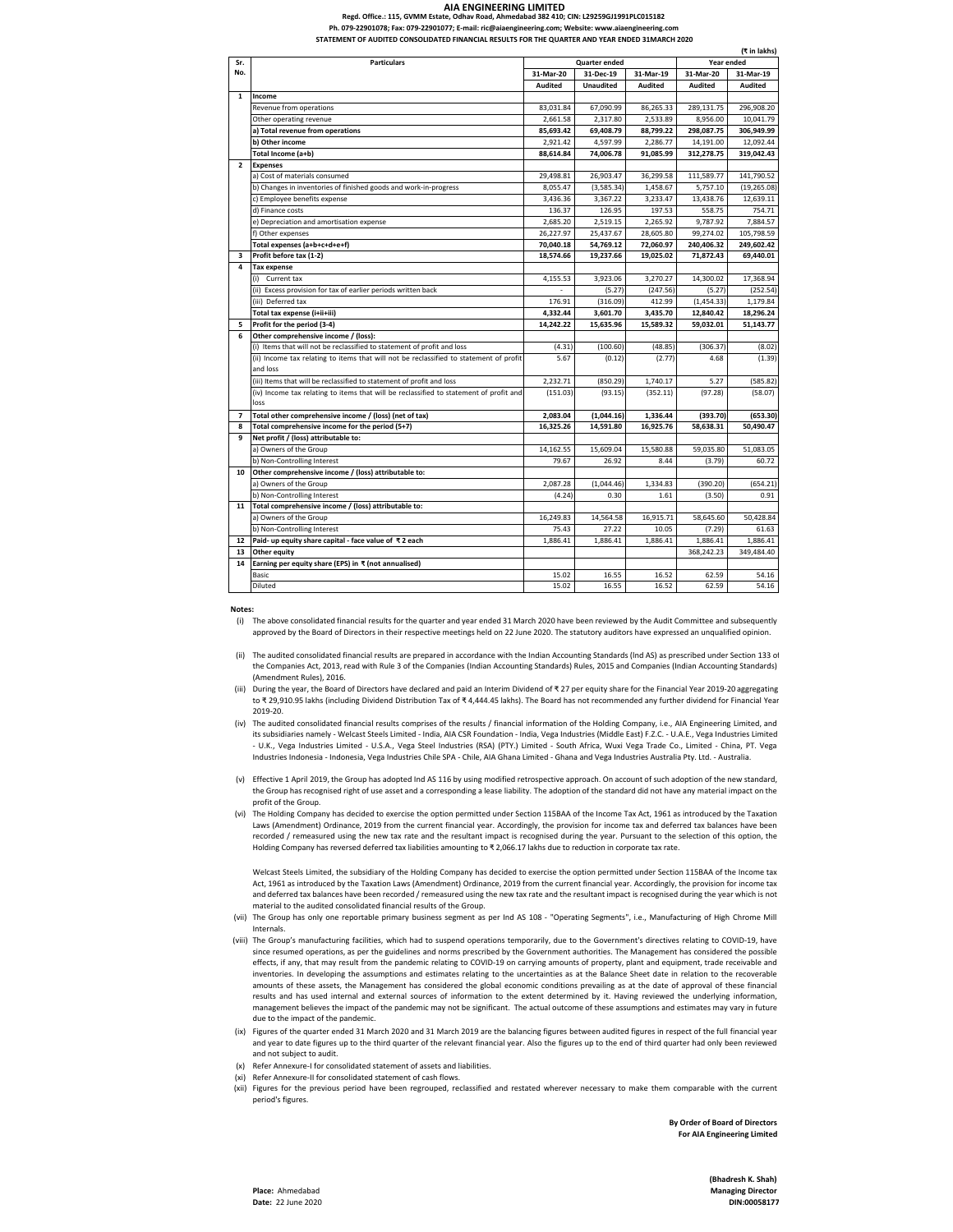CIN : L29259GJ1991PLC015182

### **Annexure - I : Consolidated statement of assets and liabilities**

|                                                                                        |               | (₹ in lakhs)  |
|----------------------------------------------------------------------------------------|---------------|---------------|
|                                                                                        | As at         | As at         |
| <b>Particulars</b>                                                                     | 31 March 2020 | 31 March 2019 |
|                                                                                        | (Audited)     | (Audited)     |
| <b>ASSETS</b>                                                                          |               |               |
| (I) Non-current assets                                                                 |               |               |
| (a) Property, plant and equipment                                                      | 82,383.85     | 82,236.25     |
| (b) Right of use assets                                                                | 4,236.89      |               |
| (c) Capital work-in-progress                                                           | 3,234.93      | 5,980.85      |
|                                                                                        |               |               |
| (d) Goodwill                                                                           | 460.69        | 460.69        |
| (e) Goodwill on consolidation                                                          | 1,535.88      | 1,516.03      |
| (f) Other intangible assets                                                            | 348.34        | 252.07        |
| (g) Financial assets                                                                   |               |               |
| (i) Investments                                                                        | 85.88         | 85.64         |
| (ii) Trade receivables                                                                 | 264.77        | 389.28        |
| (iii) Loans                                                                            | 1,018.52      | 1,021.72      |
| (h) Deferred tax assets                                                                | 68.61         | 90.43         |
| (i) Other tax assets (net)                                                             | 2,849.33      | 2,487.07      |
| (j) Other non-current assets                                                           | 5,313.81      | 3,164.82      |
| <b>Total non-current assets</b>                                                        | 101,801.50    | 97,684.85     |
|                                                                                        |               |               |
| (II) Current assets                                                                    |               |               |
| (a) Inventories                                                                        | 77,812.22     | 78,591.94     |
| (b) Financial assets                                                                   |               |               |
| (i) Investments                                                                        | 141,763.55    | 114,372.03    |
| (ii) Trade receivables (net)                                                           |               | 70,637.76     |
|                                                                                        | 64,818.58     |               |
| (iii) Cash and cash equivalents                                                        | 14,849.19     | 20,830.85     |
| (iv) Bank balances other than (iii) above                                              | 632.98        | 800.72        |
| (v) Loans                                                                              | 433.43        | 367.63        |
| (vi) Derivatives                                                                       |               | 996.49        |
| (vii) Other financial assets                                                           | 3,889.41      | 6,576.55      |
| (c) Other current assets                                                               | 10,217.92     | 12,504.32     |
| <b>Total current assets</b>                                                            | 314,417.28    | 305,678.29    |
|                                                                                        |               |               |
| <b>Total assets</b>                                                                    | 416,218.78    | 403,363.14    |
| <b>EQUITY AND LIABILITIES</b><br><b>EQUITY</b><br>(a) Equity share capital             | 1,886.41      | 1,886.41      |
| (b) Other equity                                                                       | 368,242.23    | 349,484.40    |
| Equity attributable to owners of the Company                                           | 370,128.64    | 351,370.81    |
|                                                                                        |               |               |
| (c) Non-controlling interest                                                           | 925.23        | 929.63        |
| <b>Total equity</b>                                                                    | 371,053.87    | 352,300.44    |
|                                                                                        |               |               |
| <b>LIABILITIES</b>                                                                     |               |               |
|                                                                                        |               |               |
| (I) Non-current liabilities                                                            |               |               |
| (a) Financial liabilities                                                              |               |               |
| (i) Borrowings                                                                         |               | 1,500.00      |
| (ii) Lease liabilities                                                                 | 1,057.25      |               |
| (b) Provisions                                                                         | 1,104.12      | 917.85        |
| (c) Deferred tax liabilities (net)                                                     | 6,738.80      | 8,789.10      |
| <b>Total non-current liabilities</b>                                                   | 8,900.17      | 11,206.95     |
|                                                                                        |               |               |
| (II) Current liabilities                                                               |               |               |
| (a) Financial liabilities                                                              |               |               |
| (i) Borrowings                                                                         | 9,694.66      | 11,289.31     |
| (ii) Lease liabilities                                                                 | 419.23        |               |
| (iii) Trade payables                                                                   |               |               |
| Total outstanding dues of micro enterprises and small enterprises                      | 1,360.72      | 1,703.88      |
| Total outstanding dues of creditors other than micro enterprises and small enterprises | 11,854.70     | 15,656.73     |
| (iv) Derivatives                                                                       | 873.88        |               |
|                                                                                        |               |               |
| (v) Other financial liabilities                                                        | 2,561.31      | 1,504.37      |
| (b) Other current liabilities                                                          | 6,669.16      | 7,821.57      |
| (c) Provisions                                                                         | 2,424.68      | 1,868.22      |
| (d) Current tax liabilities (net)                                                      | 406.40        | 11.67         |
| <b>Total current liabilities</b>                                                       | 36,264.74     | 39,855.75     |
|                                                                                        |               |               |
| <b>Total equity and liabilities</b>                                                    | 416,218.78    | 403,363.14    |